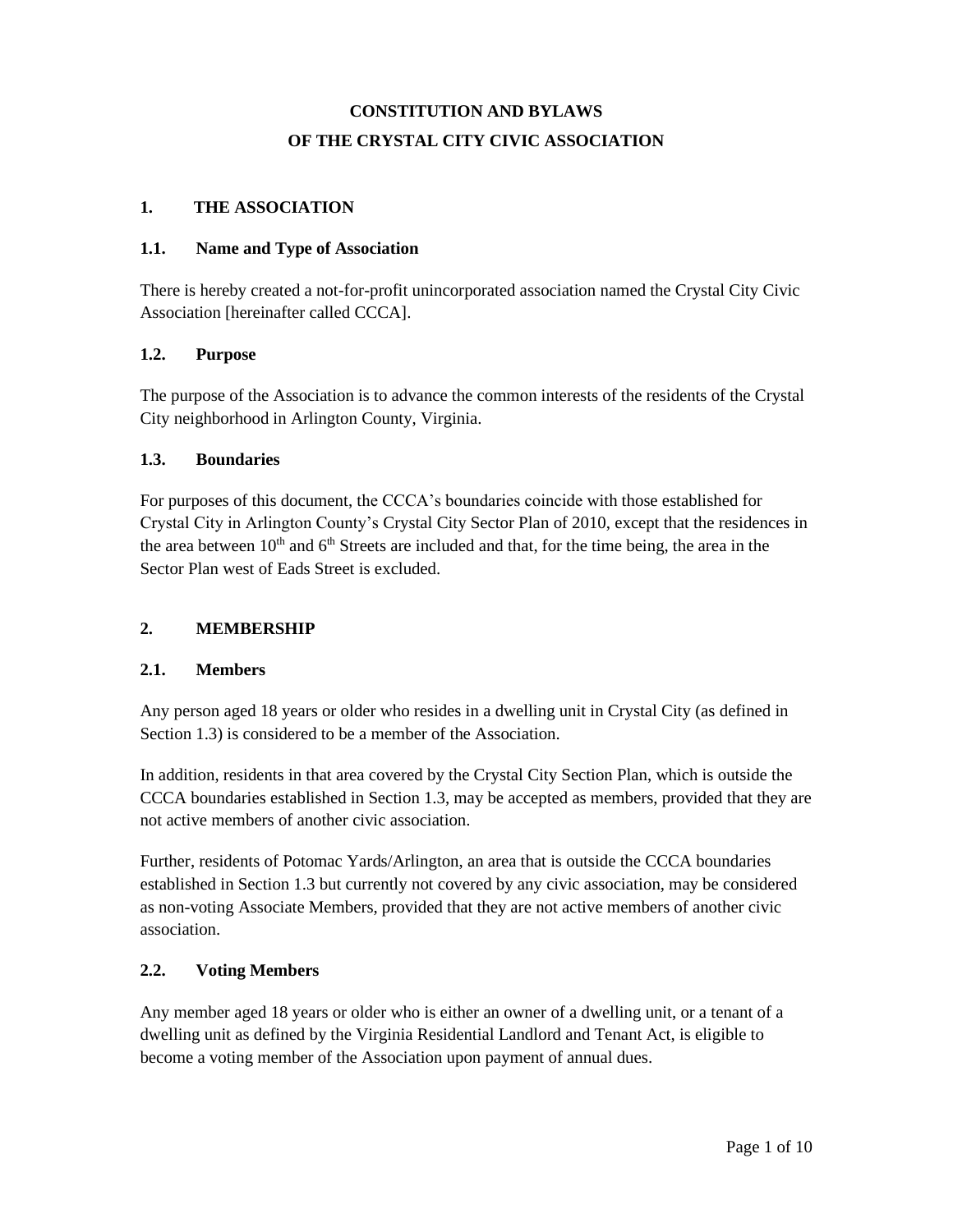A voting member may vote in s of the Association in accordance with this Constitution and Bylaws, and may participate in the Association in all other ways provided by this Constitution and Bylaws.

### **2.3. Application for Voting Membership**

The Executive Committee shall specify a form for application for voting membership, which shall collect sufficient information to determine the applicant's eligibility for voting membership.

The Treasurer shall review each application, and may seek such additional information concerning the application as the Treasurer considers useful. If the Treasurer determines that the applicant is eligible for voting membership and has paid dues for the current or upcoming calendar year, then the Treasurer shall accept the applicant as a voting member of the Association no later than 30 days after payment of dues and starting with the calendar year for which dues were paid. Applications submitted at the opening of a may only be accepted if dues are paid in cash.

If the Treasurer does not accept an applicant, then the Treasurer shall notify the applicant and the Executive Committee of the reasons for not accepting the application, and refund any dues the applicant paid for the current or upcoming calendar year. The applicant may appeal the decision to the Executive Committee.

# **2.4. Renewal or Expiration of Voting Membership**

A member of the Association may renew voting membership by paying dues for the next calendar year, in such manner as the Executive Committee may prescribe. Dues are paid for a single calendar year. Members will be notified at, or prior to, the Annual General Meeting, about the need for renewal for the following calendar year.

If the Association does not receive a member's dues for a calendar year by the first day of that calendar year, then the voting membership shall expire immediately. The expired voting membership may be reinstated by payment of dues in such manner as the Executive Committee may prescribe.

# **2.5. Challenging Eligibility for Voting Membership**

Any voting member of the Association may challenge the eligibility of any other member to be a voting member by written submission to the Executive Committee, specifying reasons to doubt eligibility. The Executive Committee shall not consider challenges that are anonymous, are submitted under condition of confidentiality, or are submitted by persons who are not voting members of the Association.

The Executive Committee shall review the challenge, afford the member whose eligibility to be a voting member is challenged an opportunity to reply in writing, seek such additional information as the Executive Committee may consider useful, and render a decision which shall be recorded in the Executive Committee's minutes along with a summary of the reasons for the decision. If the Executive Committee decides that the member whose eligibility to be a voting member was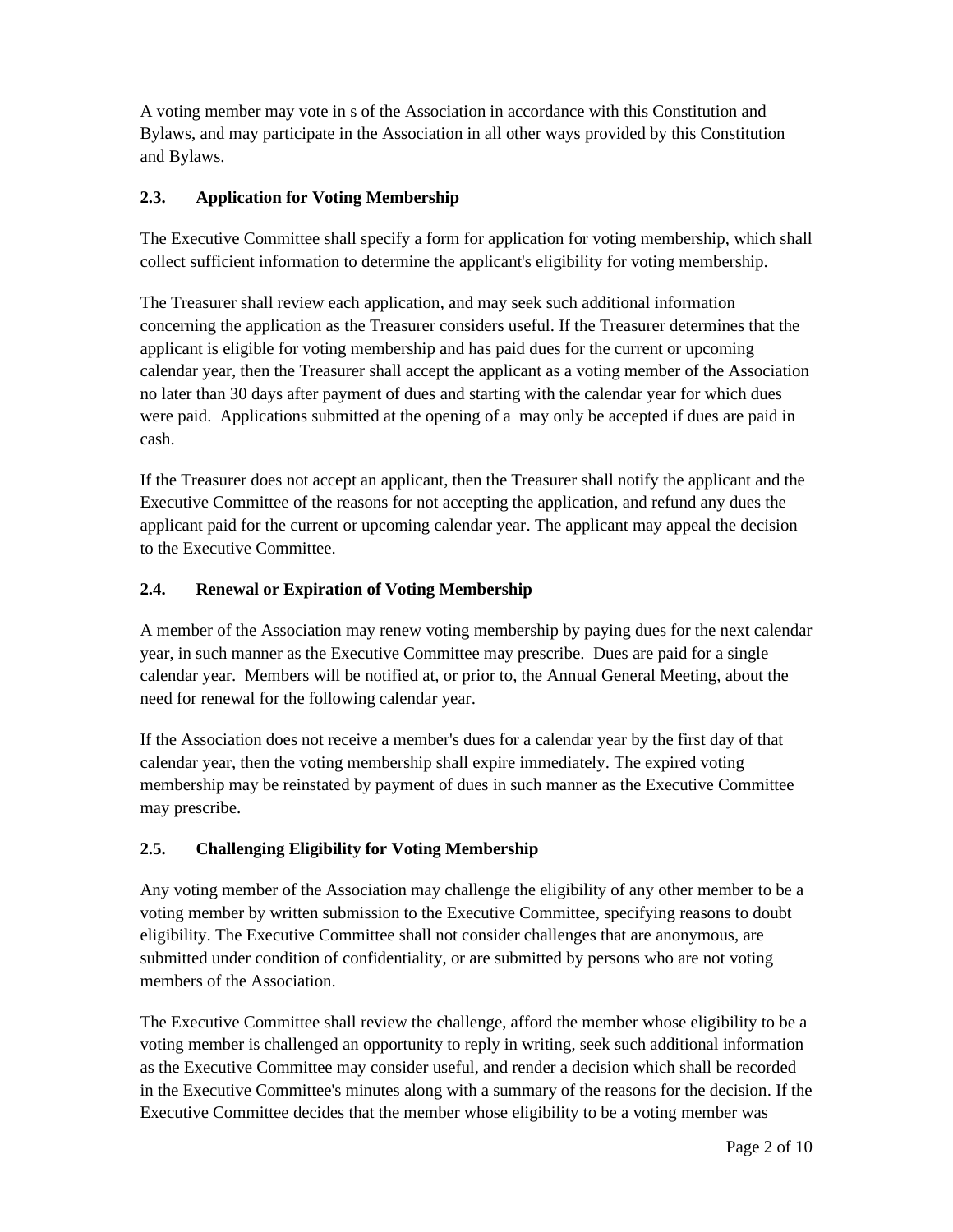challenged is not eligible for voting membership, then it shall remove him or her from voting membership and refund any dues the member paid for the current or upcoming calendar year.

### **3. GENERAL MEETINGS**

### **3.1. Annual General Meeting**

The Annual General Meeting of the Association shall normally be held in the fall of each year.

Notice of each Annual General Meeting shall be provided electronically to all voting members at least 15 calendar days prior to the Meeting and posted simultaneously on the CCCA's website for information of all members.

If election of any officers is required, it shall be the first order of business for every Annual General Meeting. Newly elected officers will assume their position upon conclusion of the Annual General Meeting.

### **3.2. Special General Meetings**

A Special General Meeting shall be called upon the written request of 10% of the voting members of the Association, or 20 such members, whichever is less. A Special General Meeting may also be called by the President or by the Executive Committee.

The purpose of such a meeting shall be stated in the call, and only this business shall be acted upon, except in the case where three-fourths of the voting members attending agree to act.

Voting members shall be given at least five calendar days' electronic notice of any Special General Meeting and notice of such meeting shall be posted simultaneously on the CCCA's website for information of all members. The meeting shall be called within 15 calendar days if it was requested by the membership.

### **3.3. Other General Meetings**

Other General Meetings may be called by the President or by the Executive Committee, under a predetermined calendar or on an ad hoc basis.

All meetings shall have an announced agenda.

Voting members shall be given at least 10 calendar days' electronic notice of any other General Meeting and notice of such meeting shall be posted on the CCCA's website.

### **3.4. Time and Place of General Meetings**

Each General Meeting shall be scheduled for a time and place selected by the Executive Committee to facilitate attendance by all members.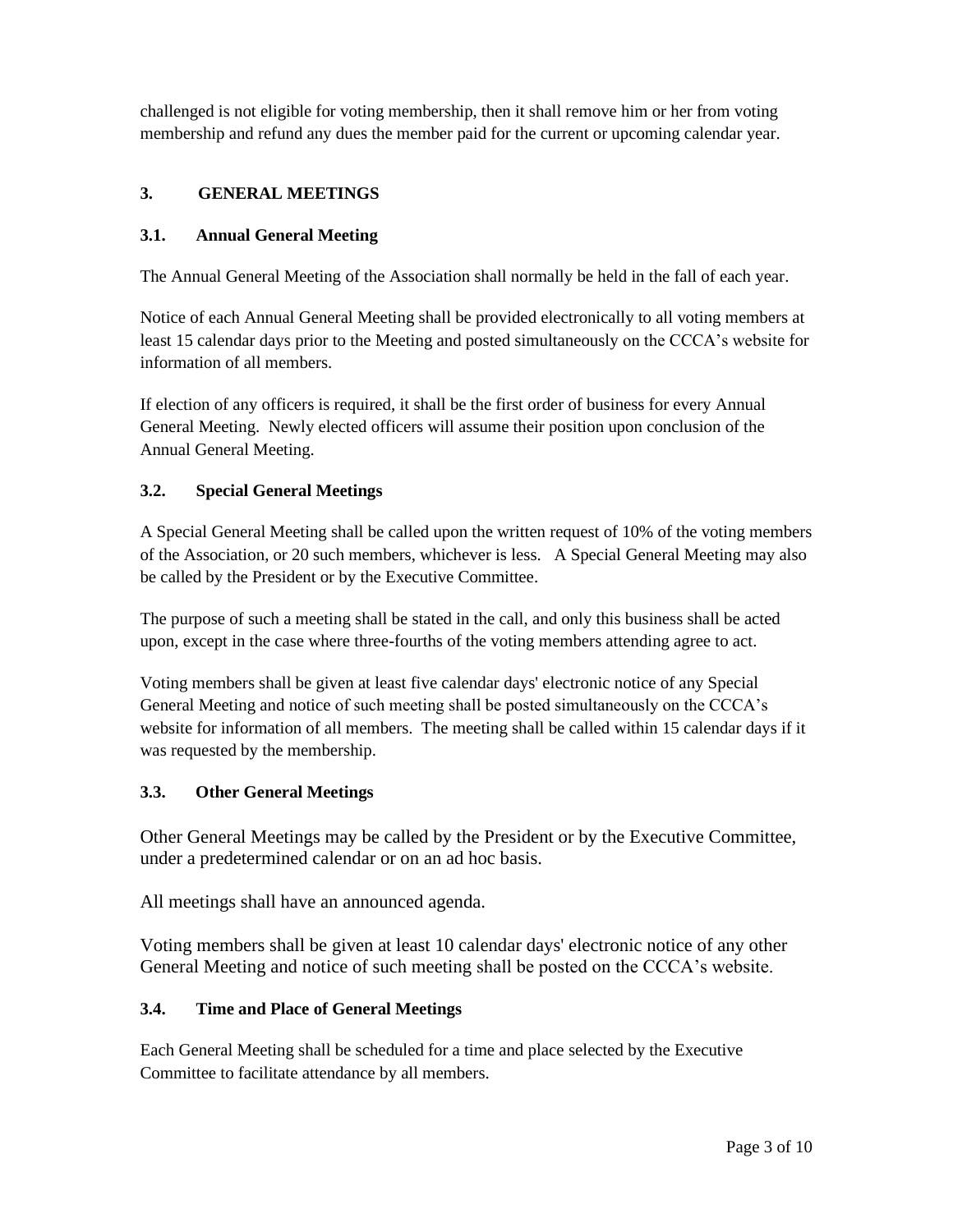### **3.5. Quorum, Voting, and Participation in General Meetings**

Fifteen members eligible to vote, or 20% of the members eligible to vote, whichever is smaller, shall constitute a quorum. Only voting members who are physically present at the meeting may vote or be counted towards a quorum.

All votes shall be decided by a simple majority.

### **3.6. Duties of Officers in General Meetings**

The President of the Association shall preside at each General Meeting. If the President is not able to preside at a General Meeting, then the Vice President or another officer of the Association shall preside.

The Treasurer shall bring to each General Meeting lists of all voting members of the Association and all persons whose memberships expired during the current calendar year but who might be reinstated upon payment of dues. If the Treasurer is not able to bring such lists, then another officer of the Association shall bring them.

The Meeting Secretary shall keep minutes of each General Meeting. If the Meeting Secretary is not able to keep minutes of a General Meeting, then another officer of the Association shall keep minutes.

### **4. OFFICERS**

### **4.1. List of Officers**

The officers of the Association shall be the President, Vice President for Policy and Planning, Meeting Secretary, Treasurer, Membership Liaison, and Communications Director. These are the members of the Executive Committee, as detailed in Section 5 below.

### **4.2. Term of Office**

Officers shall serve a term that shall end at the close of the second Annual General Meeting following their election, but may not serve for more than two consecutive terms in the same office.

### **4.3. Duties of the President**

The President shall preside at all meetings, shall be an alternate signatory to the Treasurer on the Association's accounts with financial institutions, and perform any additional duties specified elsewhere in this Constitution and Bylaws.

### **4.4. Duties of the Vice President for Policy and Planning**

The Vice President for Policy and Planning shall lead and coordinate representation and interaction with Arlington County and other external entities regarding planning and development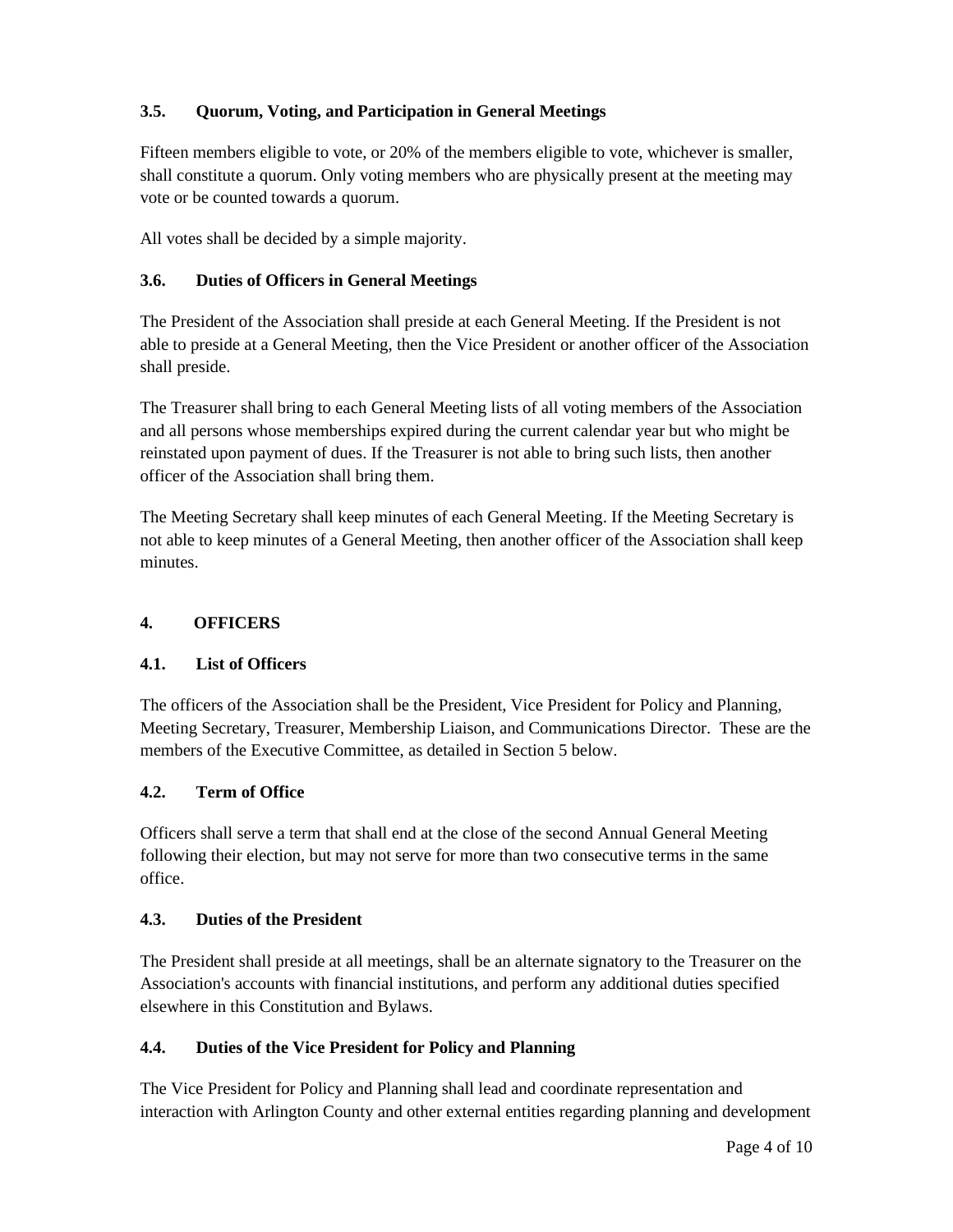projects affecting the Association as well as regarding County policy issues affecting Crystal City and its residents. The Vice President shall lead internal discussions of the Association concerning these issues.

The Vice President shall preside at any meeting in the absence of the President, and shall perform any additional duties specified elsewhere in this Constitution and Bylaws.

# **4.5. Duties of the Meeting Secretary**

The Meeting Secretary shall have custody of all the Association's records except financial and membership records in the custody of the Treasurer, shall prepare minutes of all meetings, and perform any additional duties specified elsewhere in this Constitution and Bylaws.

### **4.6. Duties of the Treasurer**

The Treasurer shall have custody of all the Association's financial records and financial assets, prepare an annual budget for the Association, keep accounts of the Association's finances, report to the Executive Committee and the general membership on the Association's financial condition, and serve as signatory for the Association's accounts at financial institutions (with the President serving as an alternate signatory).

The Treasurer shall also review applications as specified in Section 2, maintain records and contact information of all voting members, acknowledge receipt of membership dues and contributions, and perform any additional duties specified elsewhere in this Constitution and Bylaws.

# **4.7. Duties of the Membership Liaison**

The Membership Liaison shall lead the outreach efforts to existing and potential voting members, informing about the role of the Association and recruiting new voting members, and ensuring the dissemination of information about issues and developments of interest to the resident community.

The Membership Liaison shall support the members in their endeavor to review and offer input on relevant issues and developments, including facilitation of the work of standing or ad hoc committees. The Membership Liaison shall also serve as initiator and coordinator of informal gatherings for the membership, whether in the form of information exchanges, social communications, or social events.

The Membership Liaison shall perform any additional duties specified elsewhere in this Constitution and Bylaws.

### **4.8. Duties of the Communications Director**

The Communications Director shall be responsible for maintaining the Association's website and email lists, producing a periodic newsletter for distribution to Association members, transmitting notices of meetings, communicating with external entities as necessary, and performing any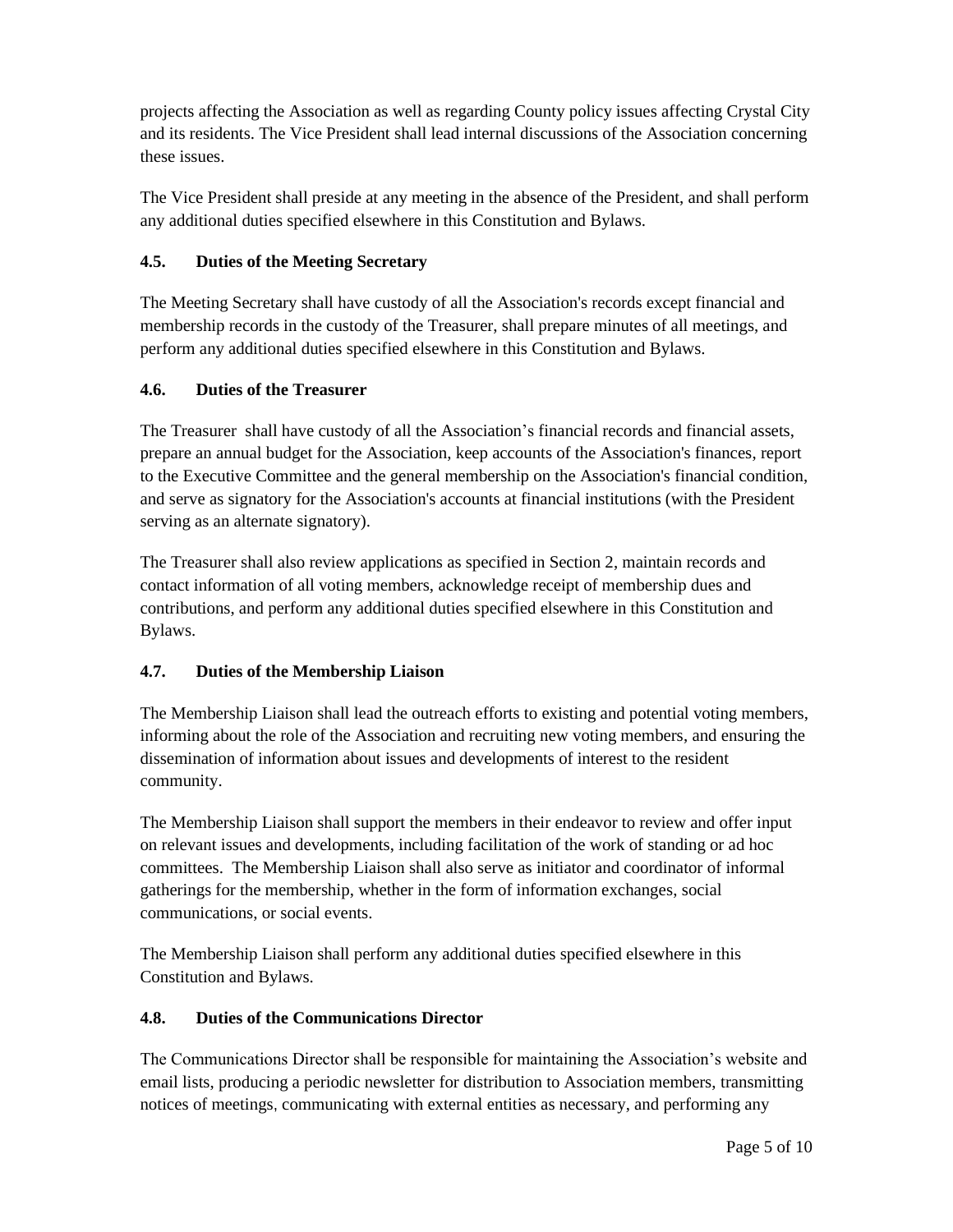additional duties specified elsewhere in this Constitution and Bylaws. All communications representing Association positions shall be subject to the direction and approval of the Executive Committee.

### **4.9. Concurrent Offices**

A voting member may not hold more than one office concurrently other than in an acting basis.

### **4.10. Election of Officers**

Election of officers will be held at the Annual General Meetings. The Executive Committee shall appoint a standing Election Committee, ensuring at least two voting members at all times.

Not later than 30 calendar days prior to the Annual General Meeting in which elections will be held, the Election Committee shall give notice to all voting members that nominations for officer positions are open, and shall give directions for submitting nominations to the Election Committee.

The Election Committee shall also actively recruit nominees, so as to try to obtain at least one well-qualified candidate for each officer position. The Election Committee may disclose to nominees and potential nominees who has been nominated for which offices.

Nominations to the Election Committee need not be seconded. The Election Committee shall not accept nominations of persons who are not voting members of the Association. The Election Committee shall ask nominees whether they are willing to serve if elected, and the Election Committee shall withdraw the nomination of any persons who do not state that they are willing to serve. No person may be a nominee for more than one office. Any nominee may withdraw his or her nomination at any time before election.

Nominations shall be closed 15 days prior to the Annual General Meeting in which elections will be held, The Election Committee shall provide the list of all nominees to the Communications Director, who shall send a notice to members announcing the candidates standing for election at the Annual General Meeting.

At the Annual General Meeting, the Election Committee shall report to the membership on all nominations received, and the reasons why any nominations were withdrawn or not accepted. No nominations may be submitted from the floor. The election of any officer position for which there is only one nominee may be by show of hands.

If there are any officer positions for which there is more than one nominee, then the presiding officer shall allow each such nominee to give a brief statement in support of his or her candidacy. The election for any officer positions for which there is more than one nominee shall then be conducted by secret ballot. The Election Committee shall count the ballots and announce the results.

All officers shall assume office upon conclusion of the Annual General Meeting in which they are elected.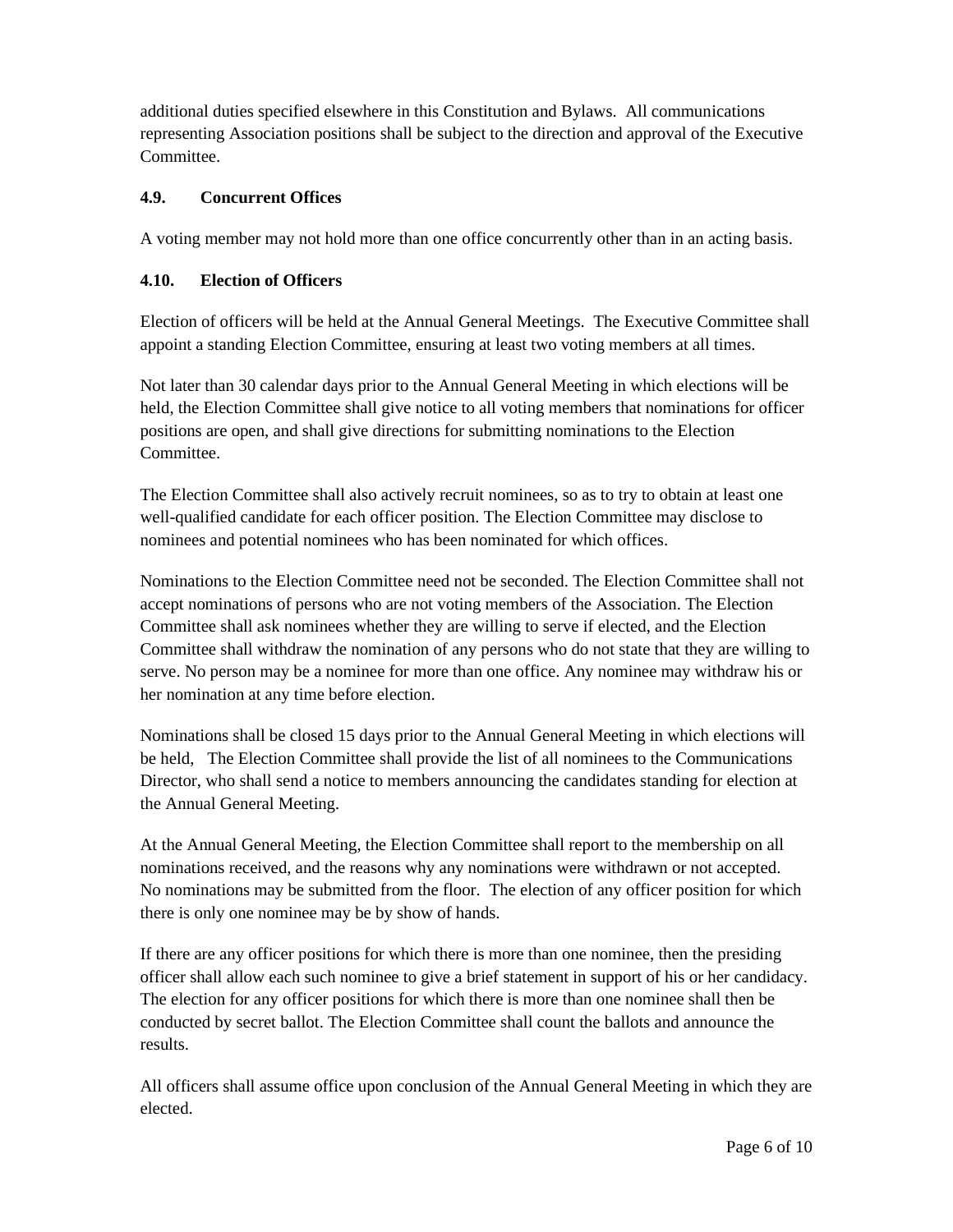# **4.11. Removal of Officers**

Any officer may be removed by vote of a General Meeting.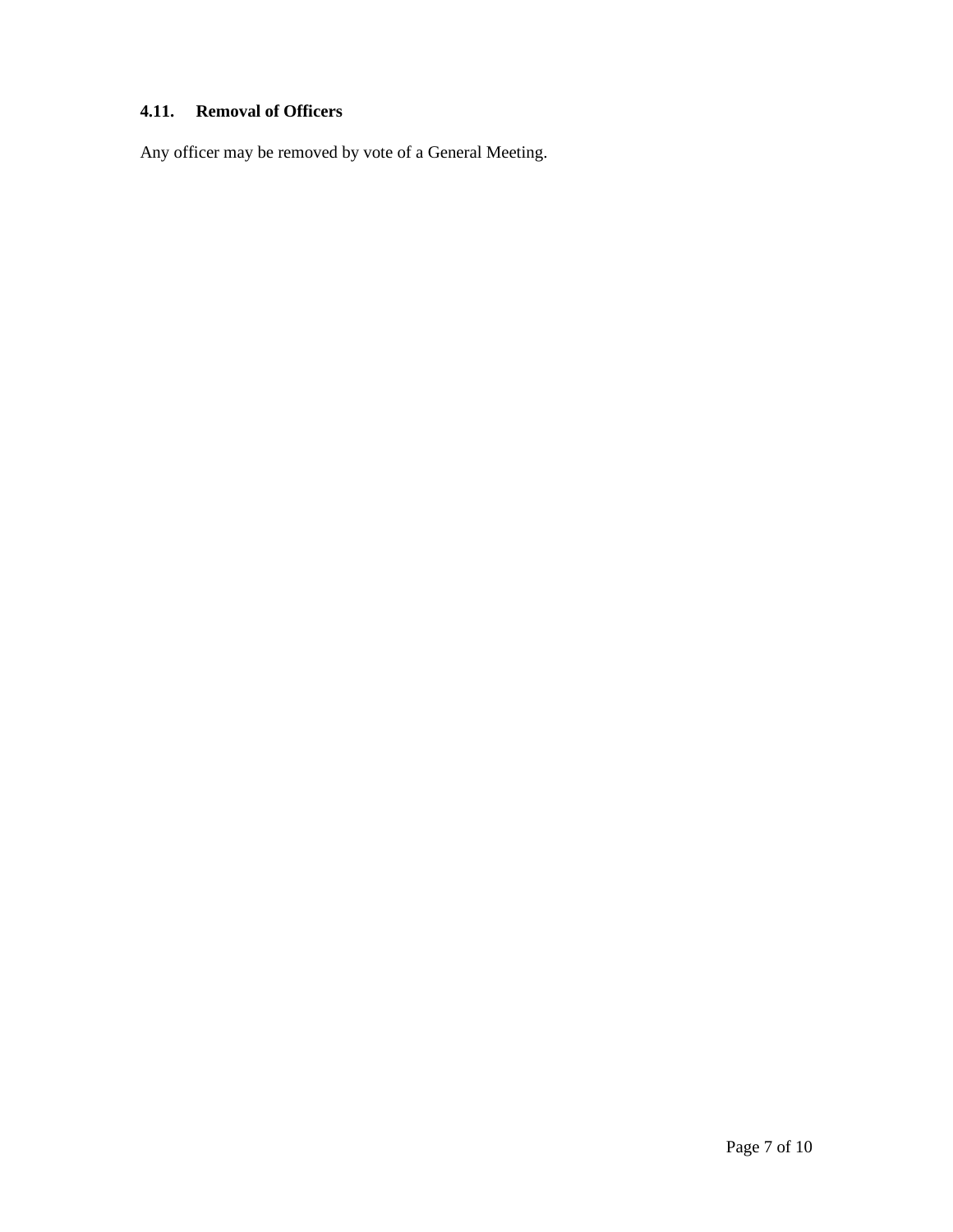### **4.12. Officer Vacancy and Replacement**

If a position is not currently filled or the officer resigns the office or is removed, then the office shall be deemed vacant.

If an officer fails to attend two successive General Meetings, or three successive Executive Committee meetings, then the Executive Committee may declare the office vacant.

If an office is vacant, then the Executive Committee may appoint a replacement to serve in the office until election of a successor at the next Annual General Meeting. Any person appointed to an office must be a voting member of the Association.

### **5. EXECUTIVE COMMITTEE**

The officers of the Association shall constitute the Executive Committee.

A quorum for the Executive Committee shall be half of its members, not counting offices that are vacant.

Each member of the Executive Committee shall have one vote.

The Executive Committee will normally meet at least once every two months, and shall have additional meetings at the call of the President or of a majority of its members.

The Executive Committee shall perform the duties specified in this Constitution and Bylaws, and shall take all other actions on behalf of the Association that are consistent with this Constitution and Bylaws.

The Executive Committee may appoint non-voting ex officio Members at Large as appropriate. The Members at Large shall be responsible for attending Executive Committee meetings; assisting the other officers in the policy, planning, and administrative arrangements for General Meetings; serving as a temporary replacement for a vacant officer position if appointed to such position by the Executive Committee until election of a successor; and performing any additional duties specified elsewhere in this Constitution and Bylaws.

Additional participants may be invited by the Executive Committee to attend its meetings as appropriate.

# **6. OTHER COMMITTEES**

The Executive Committee may appoint other committees not specified in this Constitution and Bylaws. Such other committees may include any members of the Association and persons who are not members of the Association. All such other committees shall be advisory to the Executive Committee and the Association. Such other committees may not enter into agreements or make statements on behalf of the Association.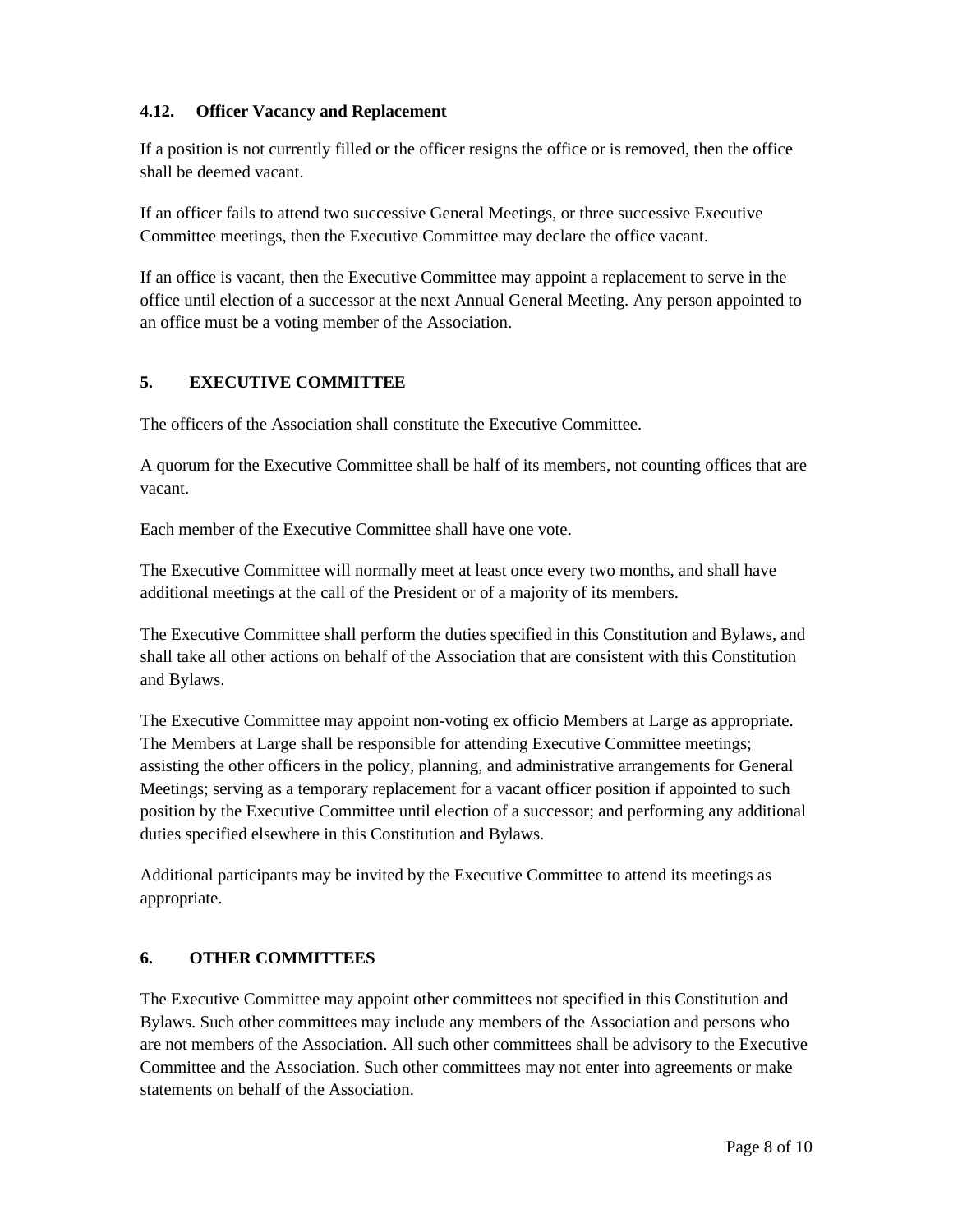### **7. APPOINTEES**

### **7.1. Delegates to the Arlington County Civic Federation**

The Executive Committee may appoint four Delegates to the Arlington County Civic Federation from among the voting members of the Association. The Delegates shall represent the interests of the Association's members in the Arlington County Civic Federation, report to the Executive Committee and the general membership on issues before the Arlington County Civic Federation, and perform any additional duties specified elsewhere in this Constitution and Bylaws. The Delegates shall serve until replaced.

### **7.2. Alternates to the Arlington County Civic Federation**

The Executive Committee may appoint four Alternates to the Arlington County Civic Federation. The Alternates shall assist the Delegates to the Arlington County Civic Federation in representing the interests of the Association's members in the Arlington County Civic Federation. The Alternates shall serve until replaced.

### **7.3. Crystal City Citizen Review Council**

Upon request, the Executive Committee may recommend candidates to be appointed by the Arlington County Board to fill all vacancies that may arise for representatives of Crystal City Residents on the Crystal City Citizen Review Council.

### **8. DUES**

The dues for membership in the Association shall be \$10.00 per voting member per calendar year.

### **9. OBLIGATION AND EXPENDITURE OF FUNDS**

No Association funds may be obligated or expended, except as explicitly authorized by vote of the Executive Committee or a or as explicitly authorized by this Constitution and Bylaws.

### **10. RULES OF ORDER**

All s and Executive Committee meetings shall be conducted in accordance with the current edition of *Robert's Rules of Order*, except where this Constitution and Bylaws explicitly sets a conflicting rule.

A copy of the current edition of *Robert's Rules of Order* shall be available at all General Meetings and Executive Committee meetings for reference by any person entitled to participate in the meeting.